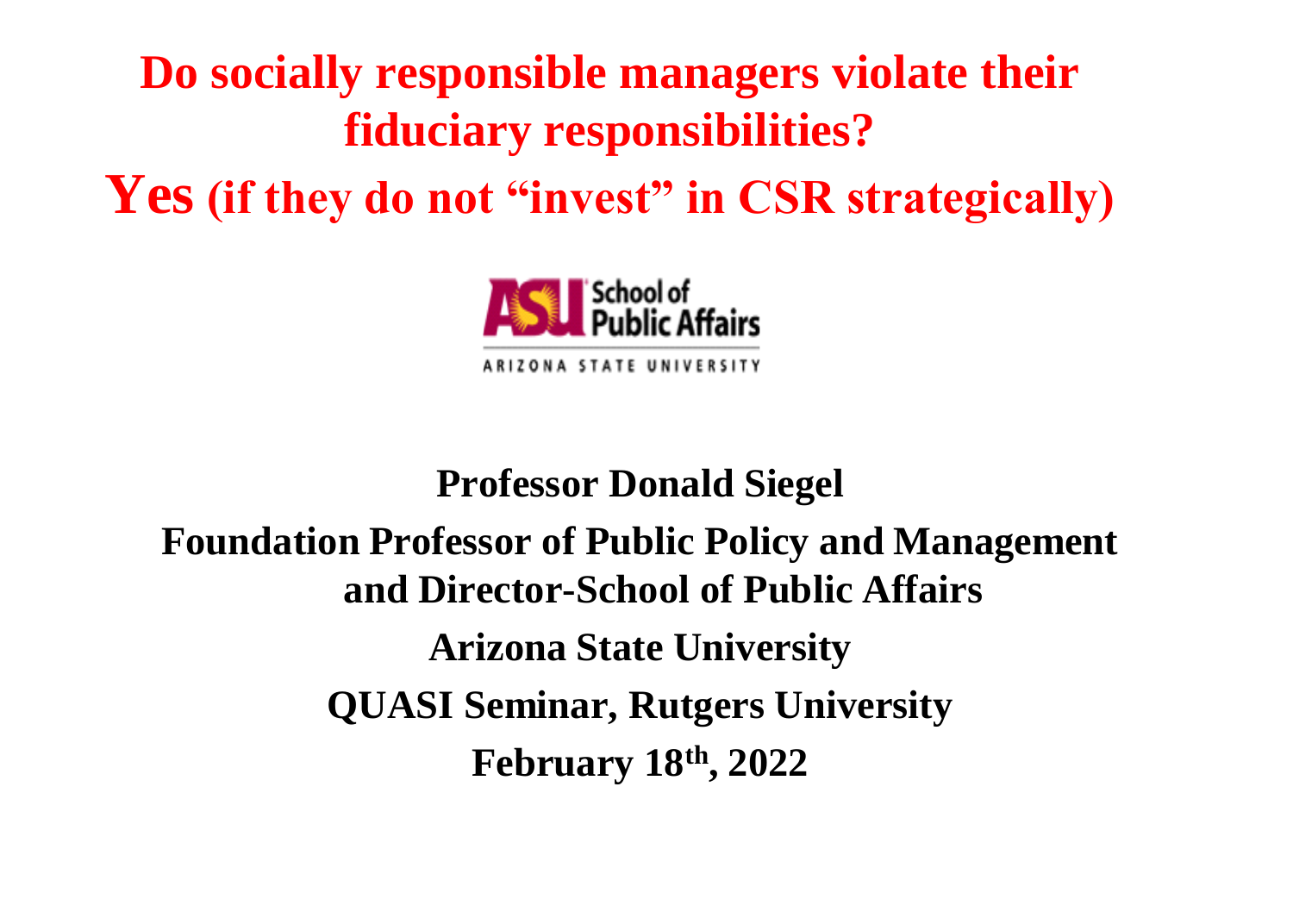## **Outline**

- ❑ **My Journey Into the Study of CSR (e.g., McWillams and Siegel, 1997)**
- ❑ **Theoretical Perspective: Theory of the Firm/Supply and Demand/Economic/Strategic Perspective (McWilliams and Siegel (SMJ-2000, AMR-2001, JMS-2006, JOM-2011); Siegel-AMP-2009; Siegel and Vitaliano-JEMS-2007)**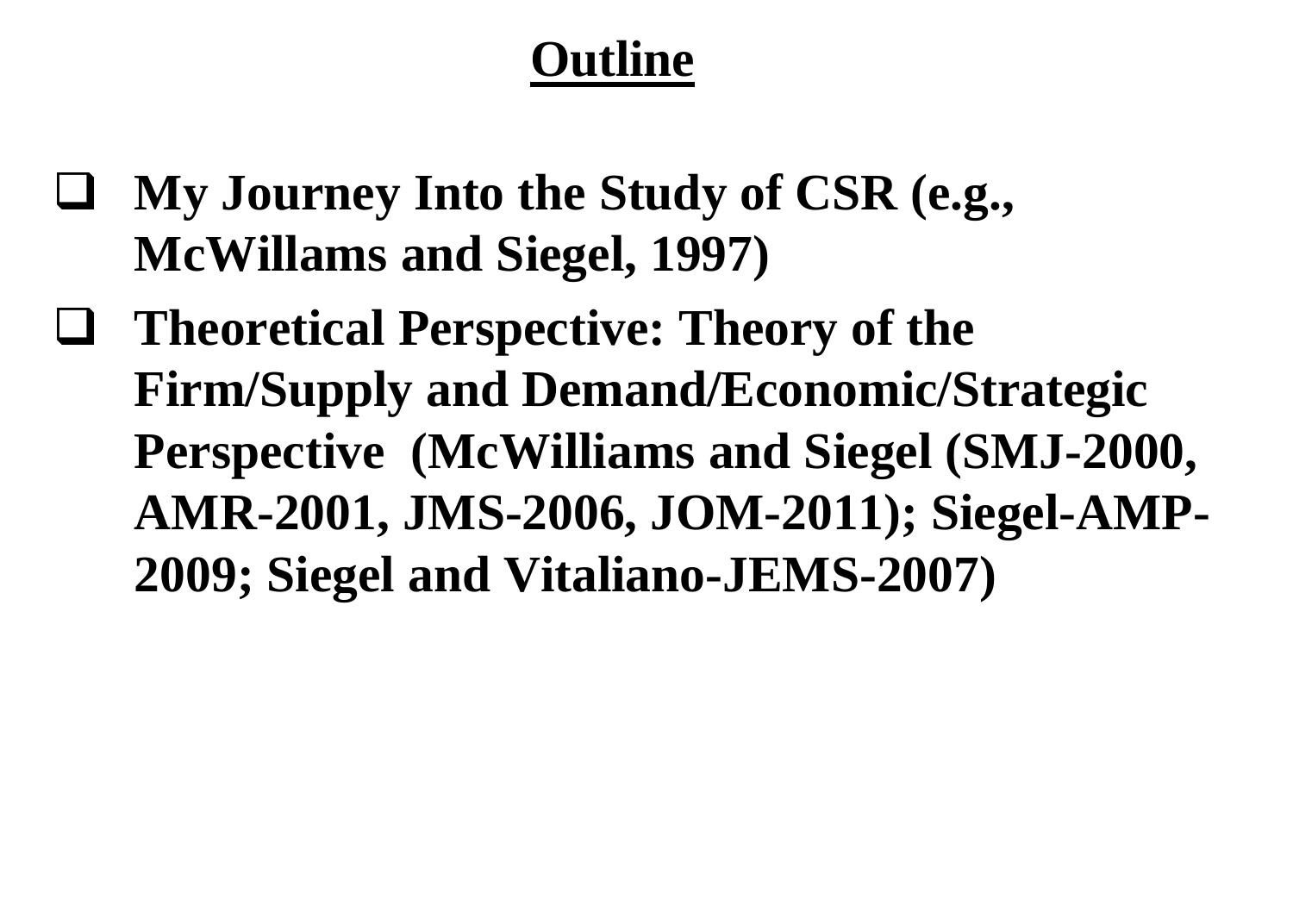#### **CSR: Definition**

❑**CSR-Actions Taken by a Firm that Appear to Further Some Social or Environmental Objective, Beyond the Interests of the Firm and that Which is Required by Law (McWilliams and Siegel, 2001)** 

**(Economists Call This "Private Provision of Public Goods")**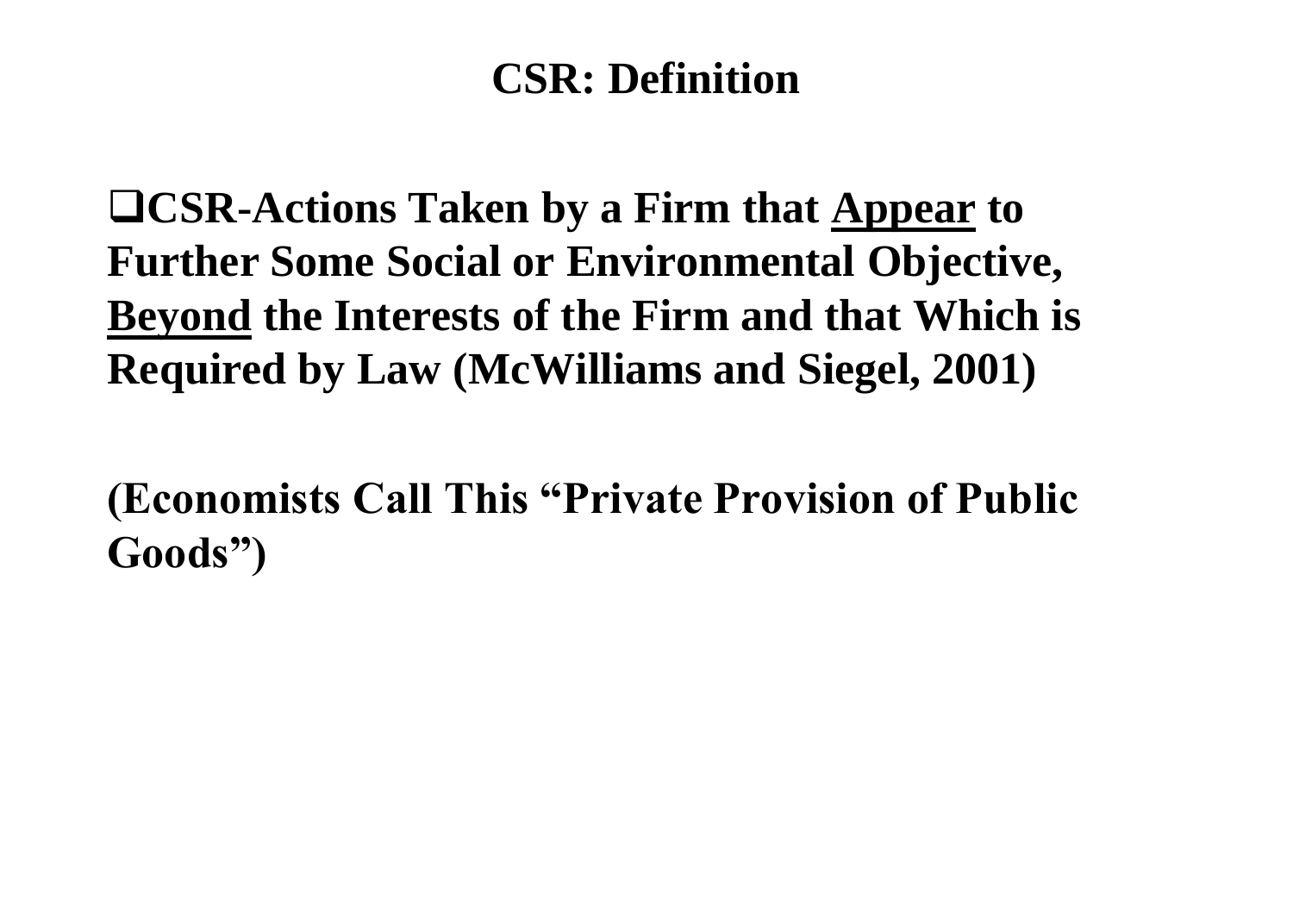**CSR: Theory of the Firm/Demand for CSR (McWilliams and Siegel, 2001):** 

**Components of Demand for CSR** 

- ❑ **Consumer Demand**
- ❑ **Investor Demand**
- ❑ **Additional Stakeholder Demand for CSR (e.g., Workers, Suppliers, Community)**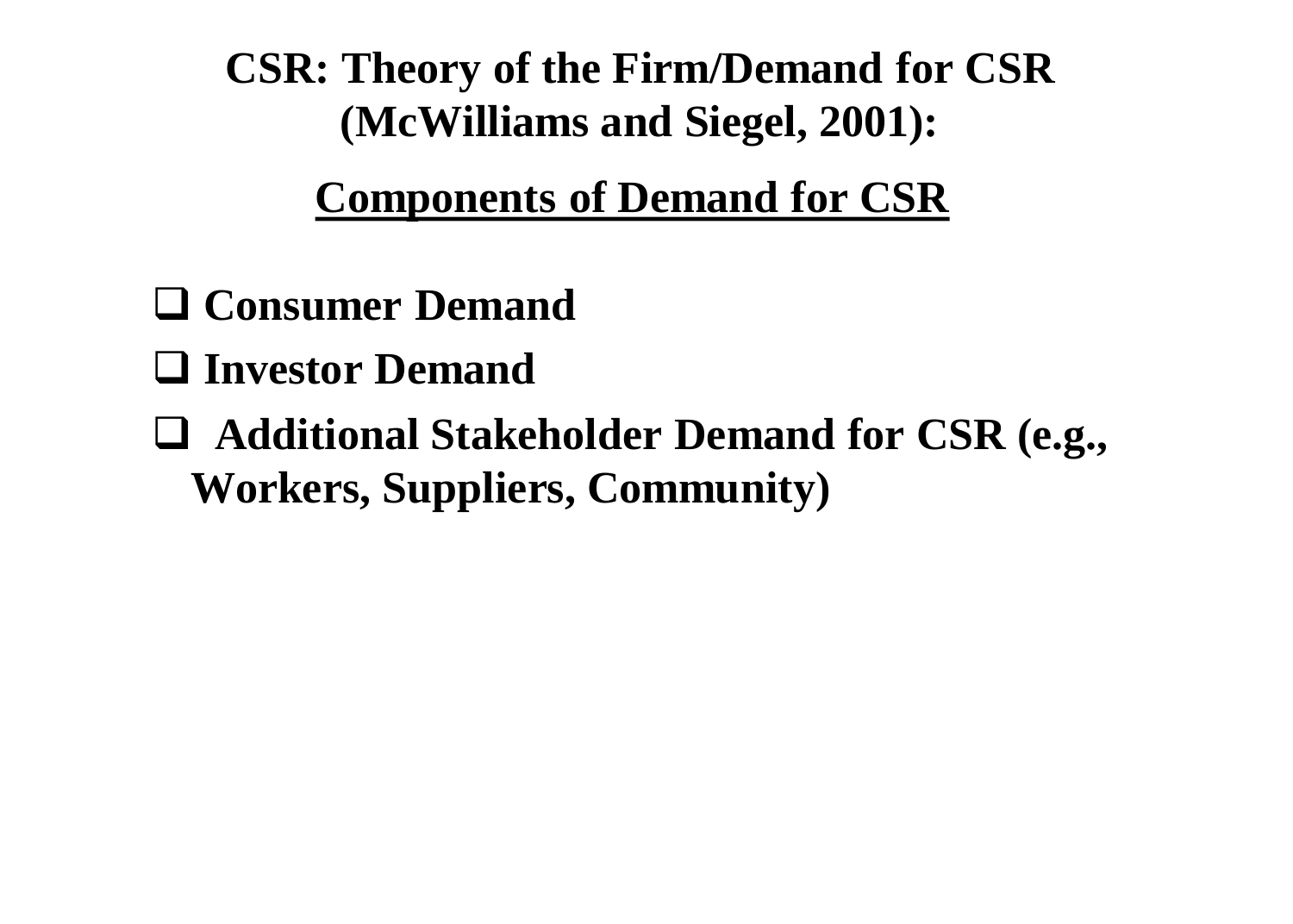**CSR: Theory of the Firm/ Demand for CSR (cont.)** 

**Consumer Demand for CSR Creation of New Product Categories: Organic Products "Free Range" Chicken and Beef "Made in America" Apparel "Dolphin-Free" Tuna Mix of Product and Process Innovations**

 **Each CSR characteristic is Valued by Some Consumers, as well as Other Stakeholders**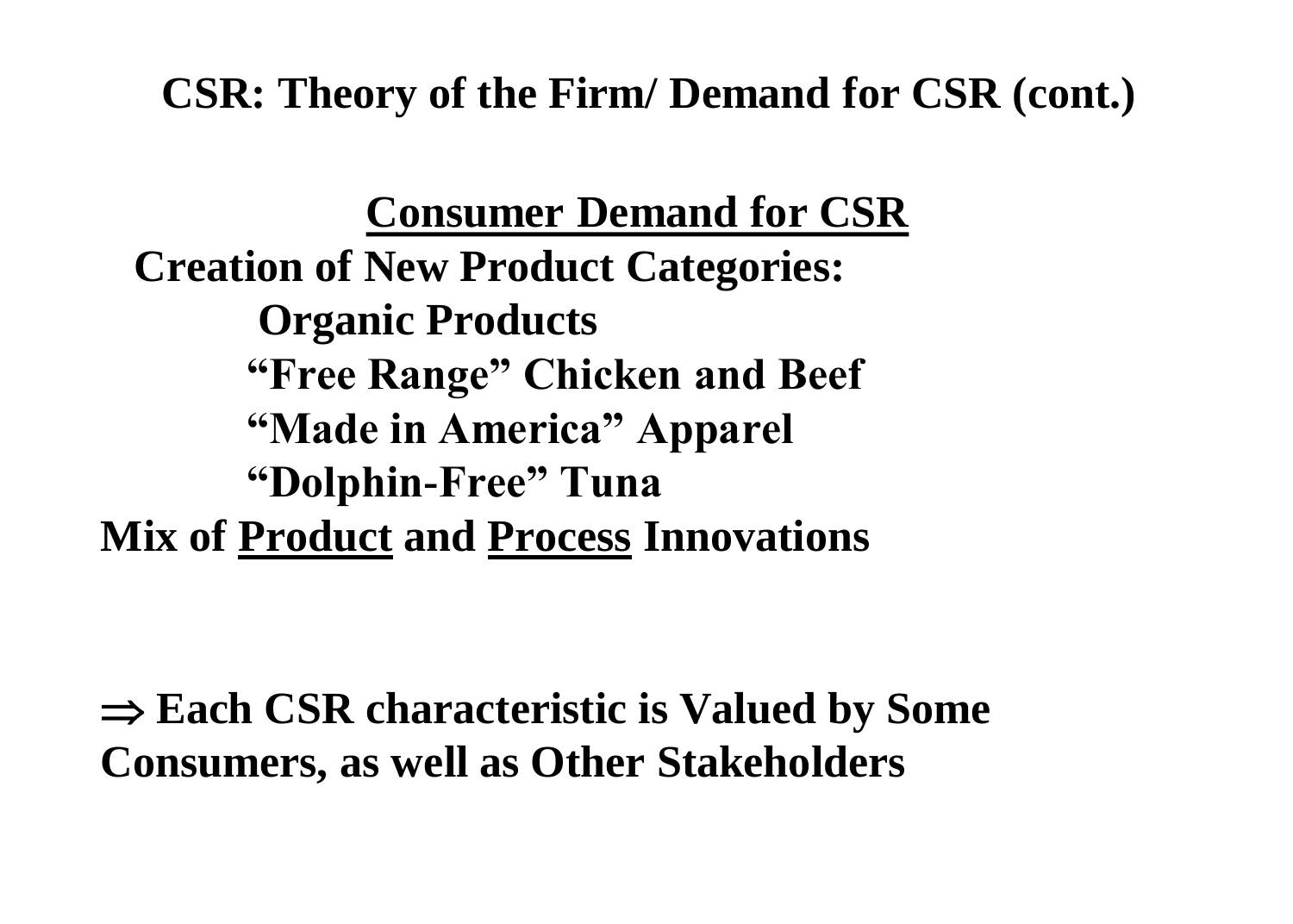### **CESR: Theory of the Firm/ Supply of CSR**

**"Supply" of Goods and Services with CSR Characteristics:** 

$$
Q_{y} = Q_{x} + Q_{CSR} = f(K_{x} + K_{CSR}, L_{x} + L_{CSR}, M_{x} + M_{CSR})
$$

**where: Q=output K=capital L=labor**

#### **M=materials**

 **CSR characteristics entail higher costs because firms must devote additional resources or inputs to generate these "social/environmental" characteristics**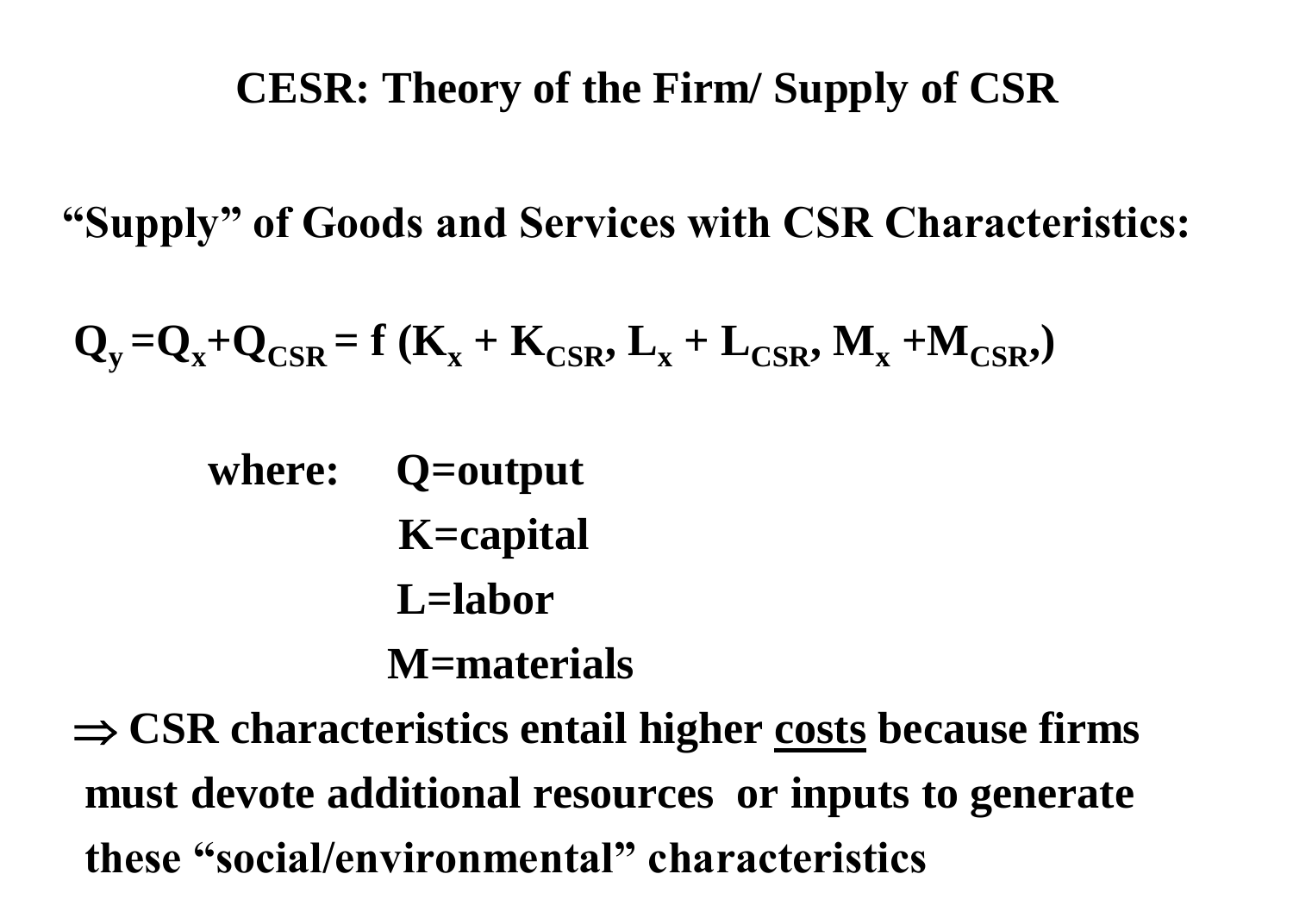**Conclusions Based on the Theory of the Firm/ Supply and Demand Framework for CSR** 

- ❑ **Firms Use CSR Strategically-Can Be An Integral Feature of Their Corporate and Business-Level Strategies**
- ❑ **They Weigh The Costs and Benefits Of Engaging In These Activities**
- ❑ **Apply SCP or RBV Paradigms to CSR (Predictions Regarding Patterns of Investment in CSR Across Firms and Industries)**
- ❑ **CSR is correlated with R&D and Advertising (role of information asymmetry)**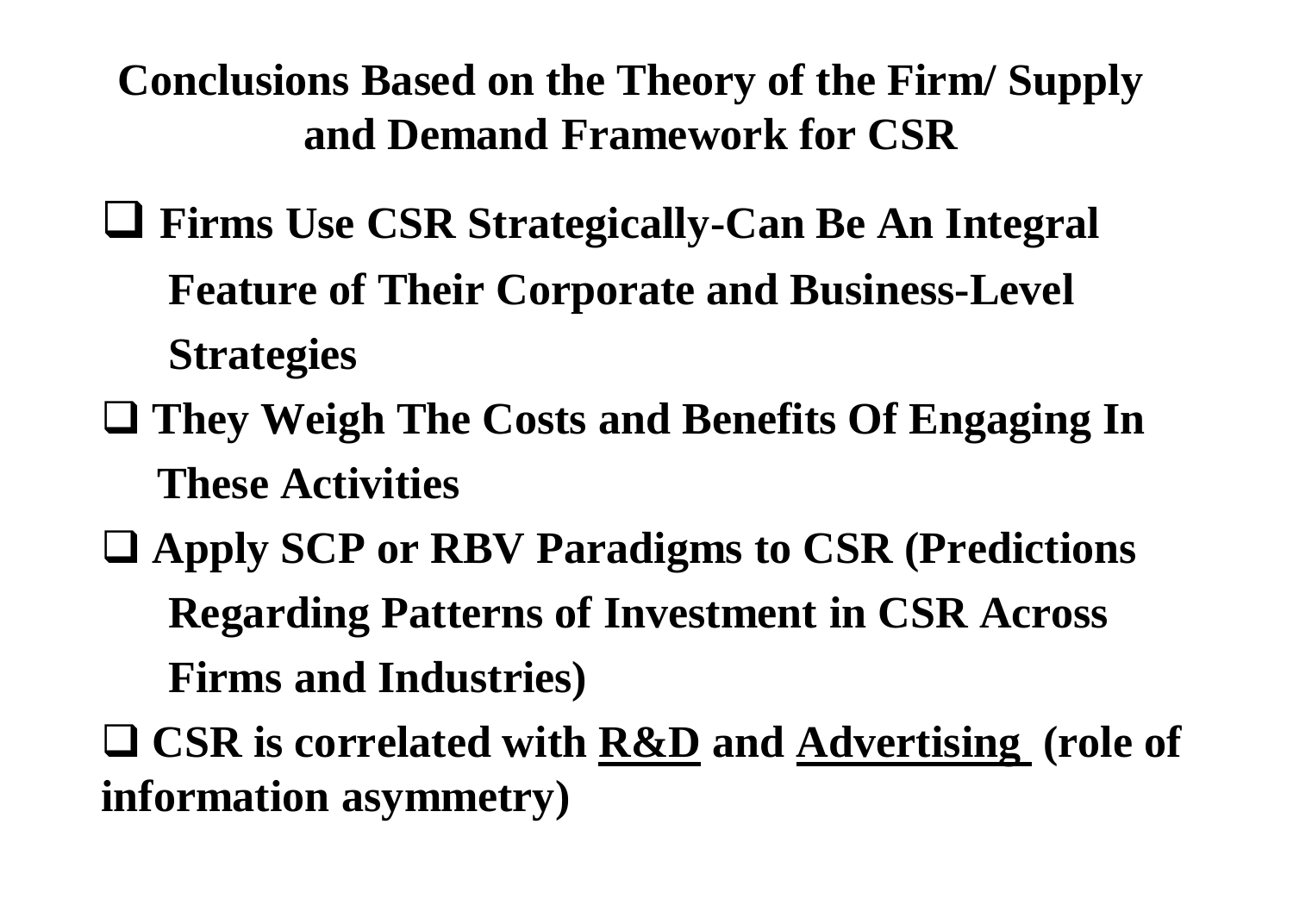**Conclusions Based on the Theory of the Firm/ Supply and Demand Framework for CSR (cont.)** 

❑ **CSR can also be used to employ pre-emptive strategies (Siegel (2009))** 

- ❑ **Raising Entry Barriers**
- ❑ **Influencing Industry Regulation to the Advantage of the Firm**
- ❑ **Raising Rivals' Costs**

 **Empirical Patterns of Firm-Level "Investment" in CSR Are Consistent With Strategic/IO Theories of CSR (Siegel and Vitaliano-JEMS-2007)**